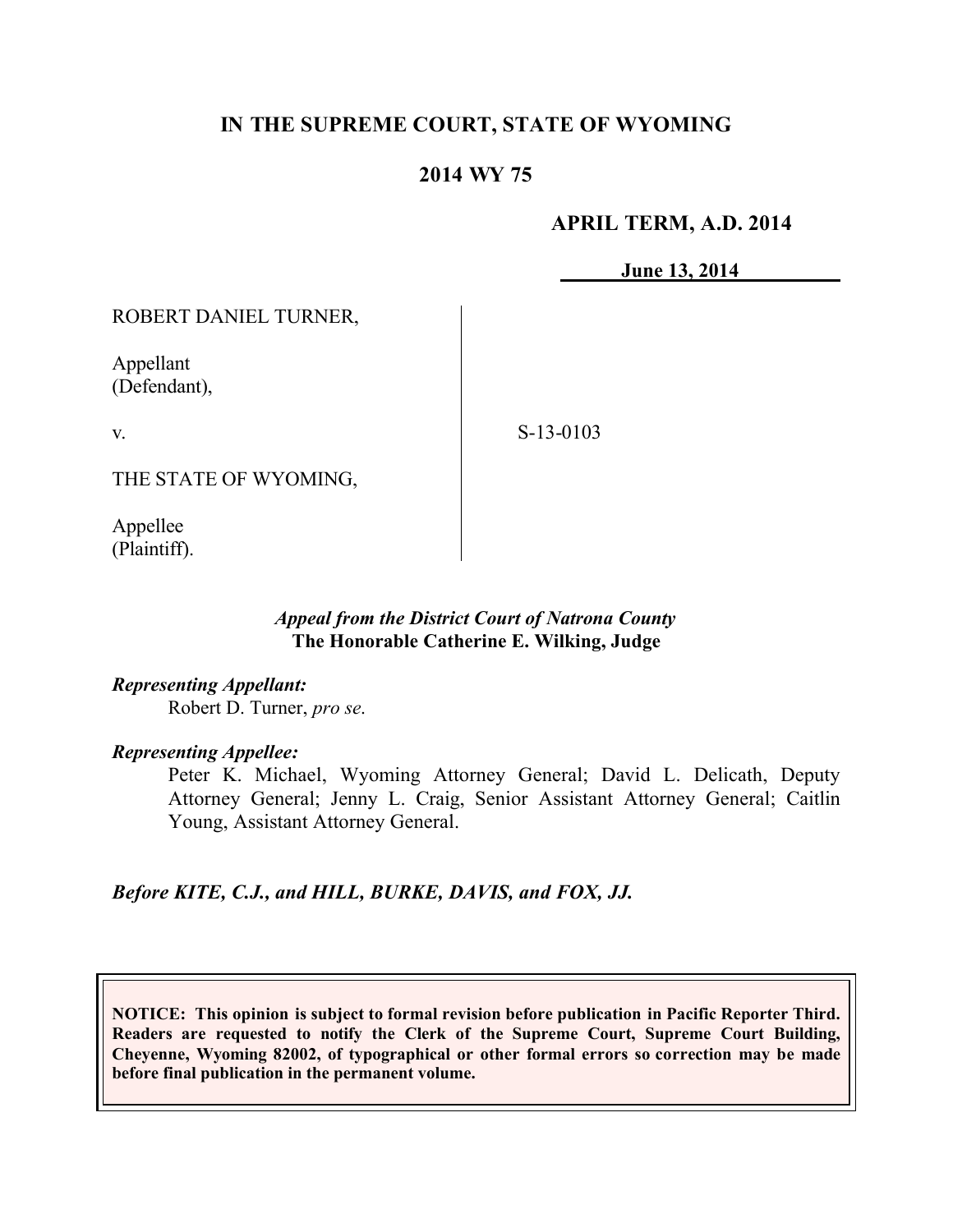### **KITE, Chief Justice.**

[¶1] Robert Daniel Turner pled guilty to one count of solicitation to commit property destruction. He appeals, *pro se,* from the judgment and sentence entered by the district court, claiming the district court did not have subject matter jurisdiction to prosecute him because he was in West Virginia at the time of the alleged solicitation and he did not receive effective assistance of counsel. We conclude the factual basis for his guilty plea established the district court had subject matter jurisdiction over the matter and he has not shown ineffective assistance of counsel.

[¶2] We affirm.

## **ISSUES**

[¶3] Mr. Turner presents the following issues on appeal:

- I. Did the State have subject matter jurisdiction to prosecute Appellant for the charges specified in the charging Information?
- II. Was Appellant's representation by trial counsel so ineffective that it rendered Appellant's guilty plea involuntary?

The State presents essentially the same issues, although phrased in more detail.

# **FACTS**

[¶4] During August and September 2012, Mr. Turner, who was in West Virginia, agreed over the telephone to pay an "associate" \$650 to set fire to a vehicle which belonged to his former girlfriend and was located in Natrona County, Wyoming. The associate spoke with law enforcement and took part in a recorded telephone conversation with Mr. Turner about the plan. The associate did not damage the vehicle, and Mr. Turner was arrested when he returned to Wyoming.

[¶5] Mr. Turner pled guilty to one felony count of solicitation to commit property damage in excess of \$1,000. In exchange for his guilty plea, the State dismissed two other felony charges—solicitation to commit first degree arson and solicitation to commit third degree arson. At his change of plea hearing, Mr. Turner stated that he was satisfied with his trial counsel and provided a factual basis for his guilty plea.

[¶6] The district court held a sentencing hearing in which it considered the presentence investigation report, the evidence in the case, the intended victim's testimony, Mr.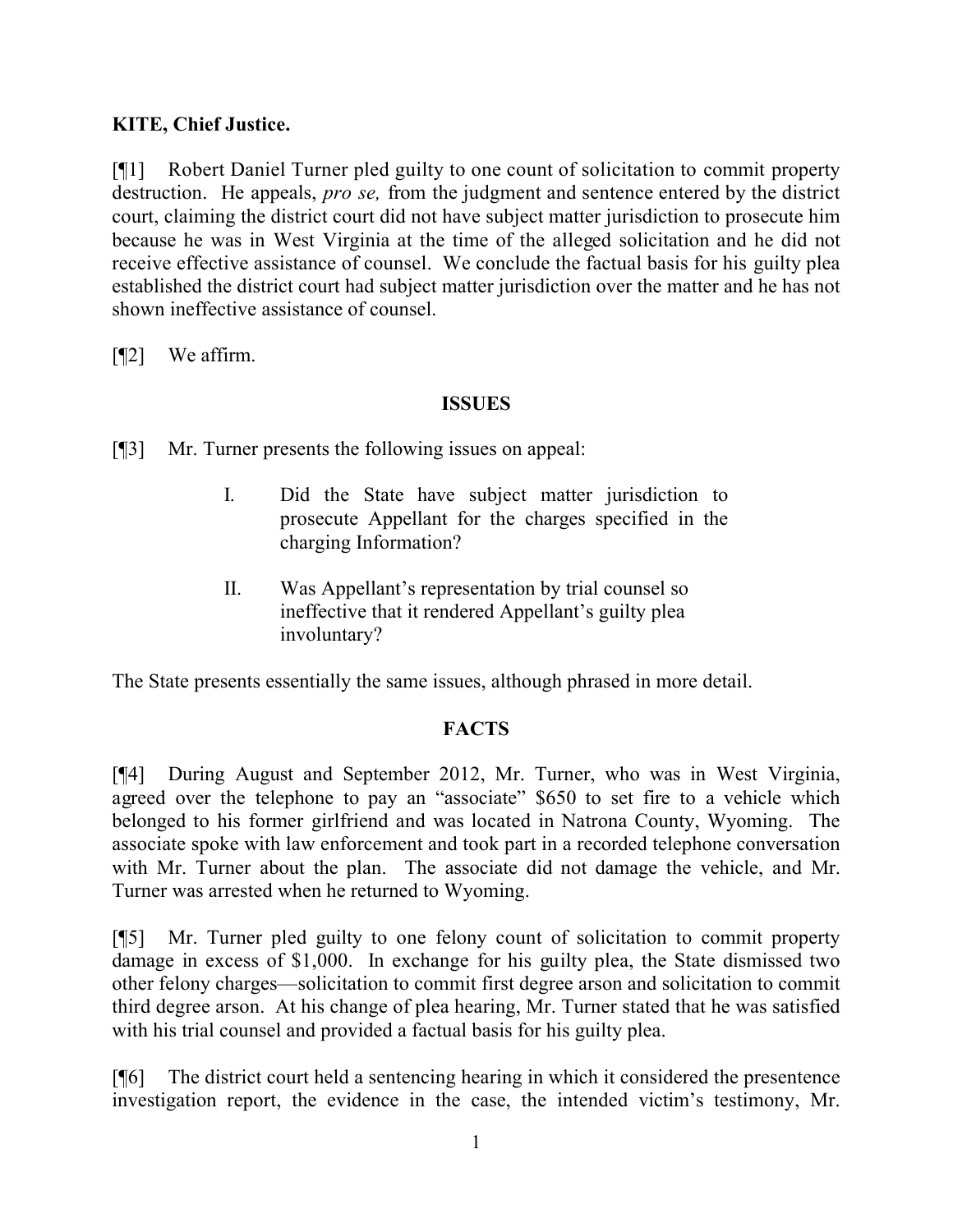Turner's statement, and the parties' arguments. The State argued Mr. Turner should receive a sentence of seven to ten years in prison, while defense counsel argued for probation. The district court found that probation was not appropriate and sentenced Mr. Turner to serve a term of eight to ten years in prison.

[¶7] Mr. Turner was unhappy with the sentence and filed a notice of appeal. The district court allowed his trial counsel to withdraw and appointed new counsel to represent him on appeal. Mr. Turner filed a *pro se* motion to correct an illegal sentence on grounds not associated with this appeal, and the district court denied the motion. Mr. Turner requested that the case be remanded to the district court for a hearing under W.R.A.P. 21 regarding the effectiveness of trial counsel. This Court denied the request for a remand because Mr. Turner did not make a sufficient showing of ineffective assistance. Thereafter, Mr. Turner's appellate counsel moved to withdraw pursuant to *Anders v. California,* 386 U.S. 738, 87 S. Ct. 1396, 18 L. Ed. 2d 493 (1967), on the basis that the appeal was not meritorious. We granted the motion, and Mr. Turner filed his appellate brief *pro se.* 

### **DISCUSSION**

[¶8] Mr. Turner pled guilty to solicitation to commit property destruction and he did not file a motion to withdraw his guilty plea. "[A]n unconditional guilty plea waives all non-jurisdictional defenses, including claims based on the alleged deprivation of constitutional rights. The only claims not waived by an unconditional guilty plea are those that address the jurisdiction of the court or the voluntariness of the plea." *Kitzke v. State,* 2002 WY 147, ¶ 8, 55 P.3d 696, 699 (Wyo. 2002) (citations omitted).

### *1. Jurisdiction*

[¶9] Mr. Turner claims the district court did not have subject matter jurisdiction to prosecute him. Subject matter jurisdiction is essential to prosecution of a crime and may not be waived. *Rios v. State,* 733 P.2d 242, 244 (Wyo. 1987). Jurisdiction is a question of law that may be raised any time and is subject to *de novo* review on appeal. *Dawes v. State,* 2010 WY 113, ¶ 10, 236 P.3d 303, 306 (Wyo. 2010). *See also Innis v. State,* 2003 WY 66, ¶ 8, 69 P.3d 413, 417 (Wyo. 2003).

[¶10] The State charged Mr. Turner with solicitation to commit property damage valued at \$1,000 or more, in violation of Wyo. Stat. Ann. §§ 6-1-302(a) and 6-3-201(a) and (b)(iii) (LexisNexis 2013). Section  $6-1-302(a)$  states:

> (a) A person is guilty of solicitation to commit a felony if, with intent that a felony be committed, he commands, encourages or facilitates the commission of that crime under circumstances strongly corroborative of the intention that the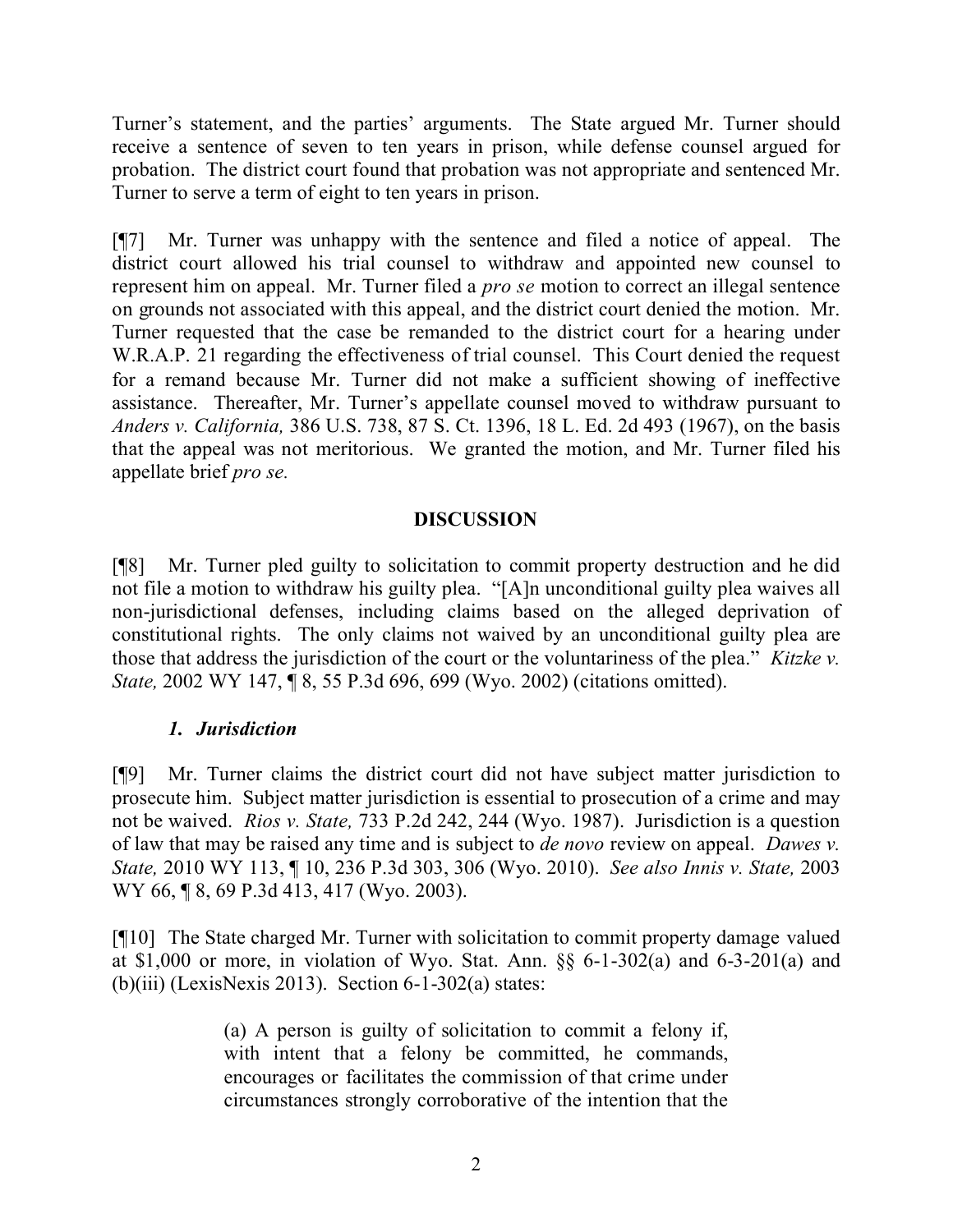crime be committed but the solicited crime is not attempted or committed.

Section 6-3-201 states in relevant part:

(a) A person is guilty of property destruction and defacement if he knowingly defaces, injures or destroys property of another without the owner's consent.

(b) Property destruction and defacement is:

. . . . (iii) A felony punishable by imprisonment for not more than ten (10) years, a fine of not more than ten thousand dollars (\$10,000.00), or both, if the cost of restoring injured property or the value of the property if destroyed is one

thousand dollars  $(\$1,000,00)$  or more.<sup>1</sup> [¶11] In a multi-faceted argument, Mr. Turner claims the district court did not have

subject matter jurisdiction over the offense because: 1) the recorded telephone conversation demonstrated that the associate solicited him to commit the crime, rather than the other way around; and 2) he was in West Virginia at the time of the telephone call and his conduct did not produce an unlawful effect in Wyoming.

[¶12] Given Mr. Turner's unconditional guilty plea, we will only address his second argument. His first argument involves an alternative interpretation of the evidence and such arguments were waived by the guilty plea.<sup>2</sup> With regard to his second point, Wyoming courts have jurisdiction over a defendant's conduct if it produced or was intended to produce an unlawful effect within the state. *Dawes,* ¶¶ 10-15, 236 P.3d at 306-07. Our jurisprudence provides various examples of Wyoming courts properly exercising jurisdiction over crimes committed while the defendant was outside of the state. In *Dawes,* the defendant was in California when he wrote unauthorized checks on a bank account located in Wyoming. In *Rios,* 733 P.2d at 249-50, the defendant committed the crime of interference with child custody when he, while in another state, refused to

 <sup>1</sup> Wyo. Stat. Ann. § 6-1-304 (LexisNexis 2013) pertains to grading of inchoate offenses and states:

The penalty for attempt, solicitation or conspiracy is the same as the penalty for the most serious crime which is attempted, solicited or is an object of the conspiracy except that an attempt, solicitation or conspiracy to commit a capital crime is not punishable by the death penalty if the capital crime is not committed.

 $2^2$  Mr. Turner does not argue there was an insufficient factual basis for the district court to accept his guilty plea*. Compare Nguyen v. State,* 2013 WY 50, 299 P.3d 683 (Wyo. 2013) (holding that a defendant may challenge, on appeal, whether a sufficient factual basis existed to support the guilty plea because that argument concerns the validity of the plea itself).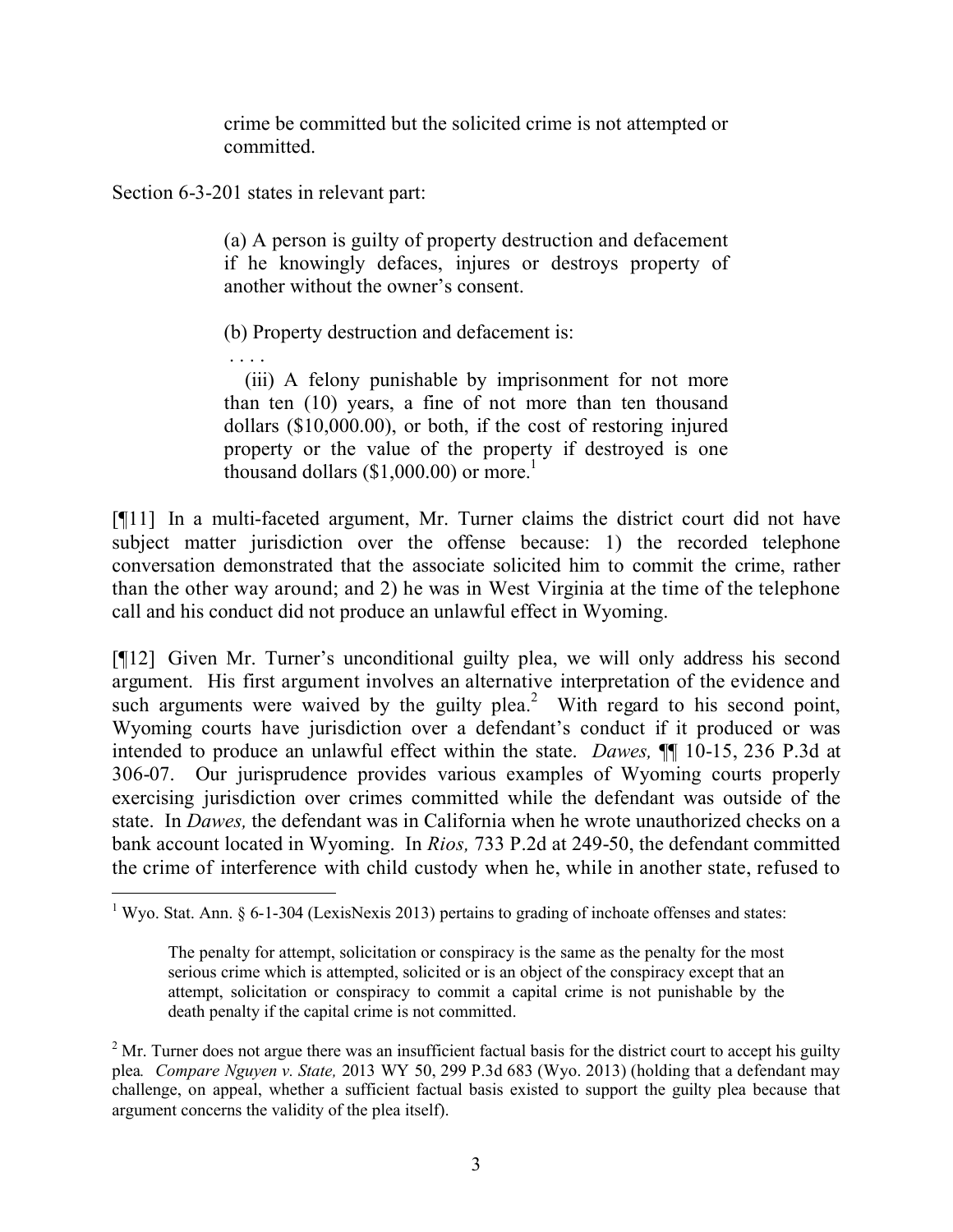return the child to the custodial parent in Wyoming. *Marquez v. State,* 12 P.3d 711, 715 (Wyo. 2000), involved a conspiracy to deliver illegal drugs to Wyoming. The Wyoming court had jurisdiction even though the defendant conspired in New Mexico and was arrested in Colorado before entering Wyoming. *Hopkinson v. State,* 632 P.2d 79, 100 (Wyo. 1981), involved a situation similar to the case at bar although, in that case, the underlying crime was actually committed. Mr. Hopkinson committed the crime of accessory to murder in Wyoming by placing telephone calls from California instructing others to commit the crime in this state. *Id.* 

[¶13] Mr. Turner's claim that he did not commit a crime in Wyoming is readily dispelled by his testimony at the change of plea hearing, which focused on the location of the various actors:

> THE COURT: Mr. Robert Turner, as to Count Three in the Information, how do you plead, sir?

> > THE DEFENDANT: Guilty, ma'am.

THE COURT: Were you in Natrona County on or about August 1st of 2012, through September  $6<sup>th</sup>$  of 2012?

THE DEFENDANT: Yes, actually.

(A discussion was held off the record between [defense counsel] and the defendant.)

[THE PROSECUTOR]: If I could help, Your Honor.

THE COURT: Please.

[THE PROSECUTOR]: He was actually soliciting the commission of the crime over the phone. At the time, he was in West Virginia, but the property and the torch-man [associate], for lack of a better word, were in Natrona County.

THE COURT: Do you agree with that, Mr. Turner?

THE DEFENDANT: Yes, ma'am . . . .

THE COURT: All right. And it does indicate. in Count Three that you solicited another to commit felony property damage; do you agree that you did that, sir?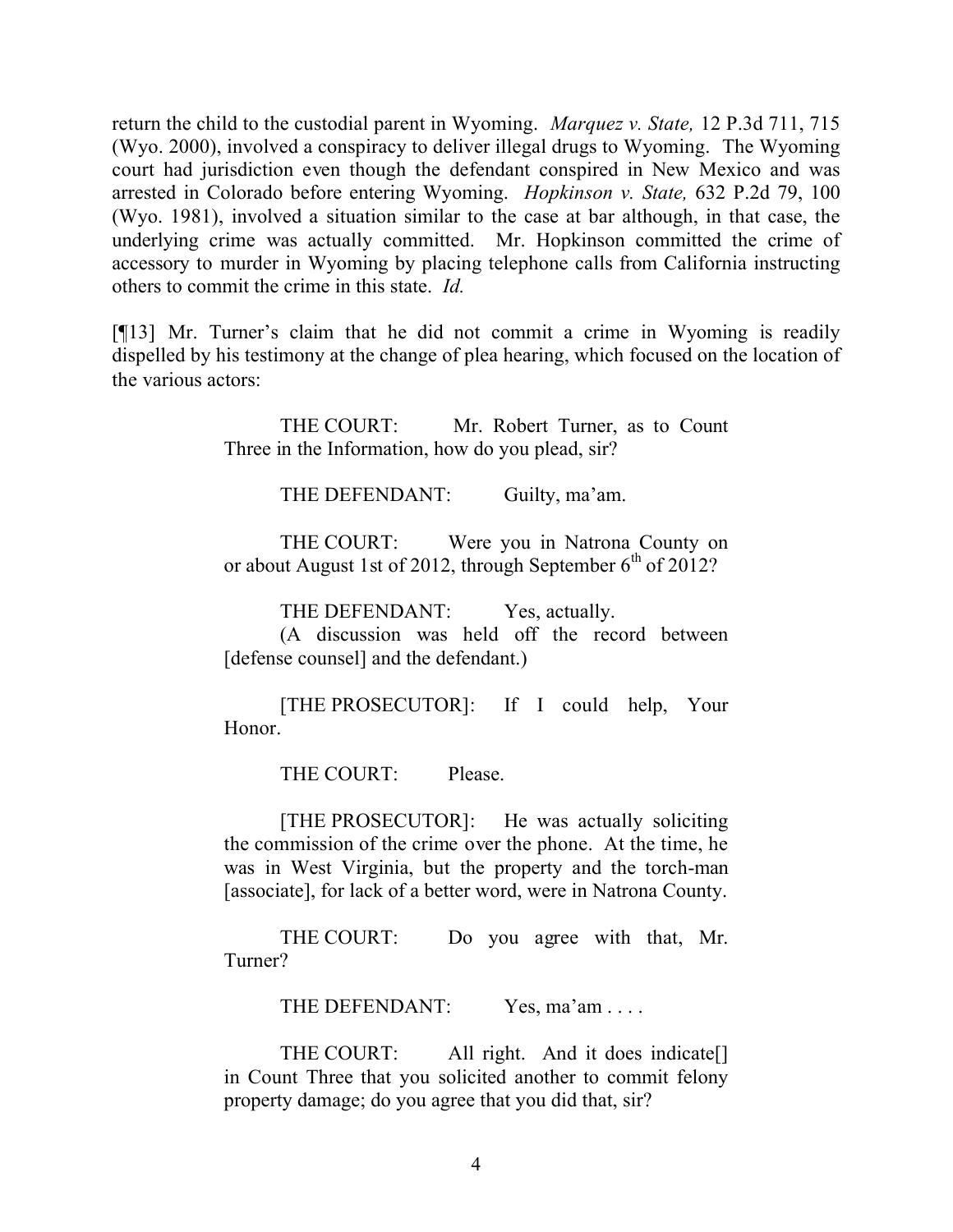THE DEFENDANT: Yes, ma'am.

THE COURT: And do you agree that the value of the property was \$1,000 or more?

THE DEFENDANT: Yes, ma'am.

THE COURT: Why don't you just in your own words tell me what happened, sir.

THE DEFENDANT: Regrettably, I called an associate, friend, kinda, and asked him to damage a vehicle and – for a fee. And in the process, it was discussed that no one be around, near, or in the vehicle when it was done. It's really pretty much that simple. I mean, it's – regrettably, that's what happened.

THE COURT: And whose vehicle are we talking about, sir?

THE DEFENDANT: It was . . . , an ex-girlfriend.

THE COURT: And were you upset with her and is that why you were asking this individual to damage her property?

THE DEFENDANT: Actually, yes. Being heartbroken, betrayed . . . .

THE COURT: Okay. And you agree that you solicited him over the phone? You asked him to commit the property damage; you were on the phone when you did that?

THE DEFENDANT: Yes, ma'am.

THE COURT: And you said for a fee. What was the fee?

THE DEFENDANT: \$650, ma'am.

[¶14] Mr. Turner's testimony at the change of plea hearing established that he solicited another to commit a crime in Wyoming. Like Hopkinson*,* he made the arrangements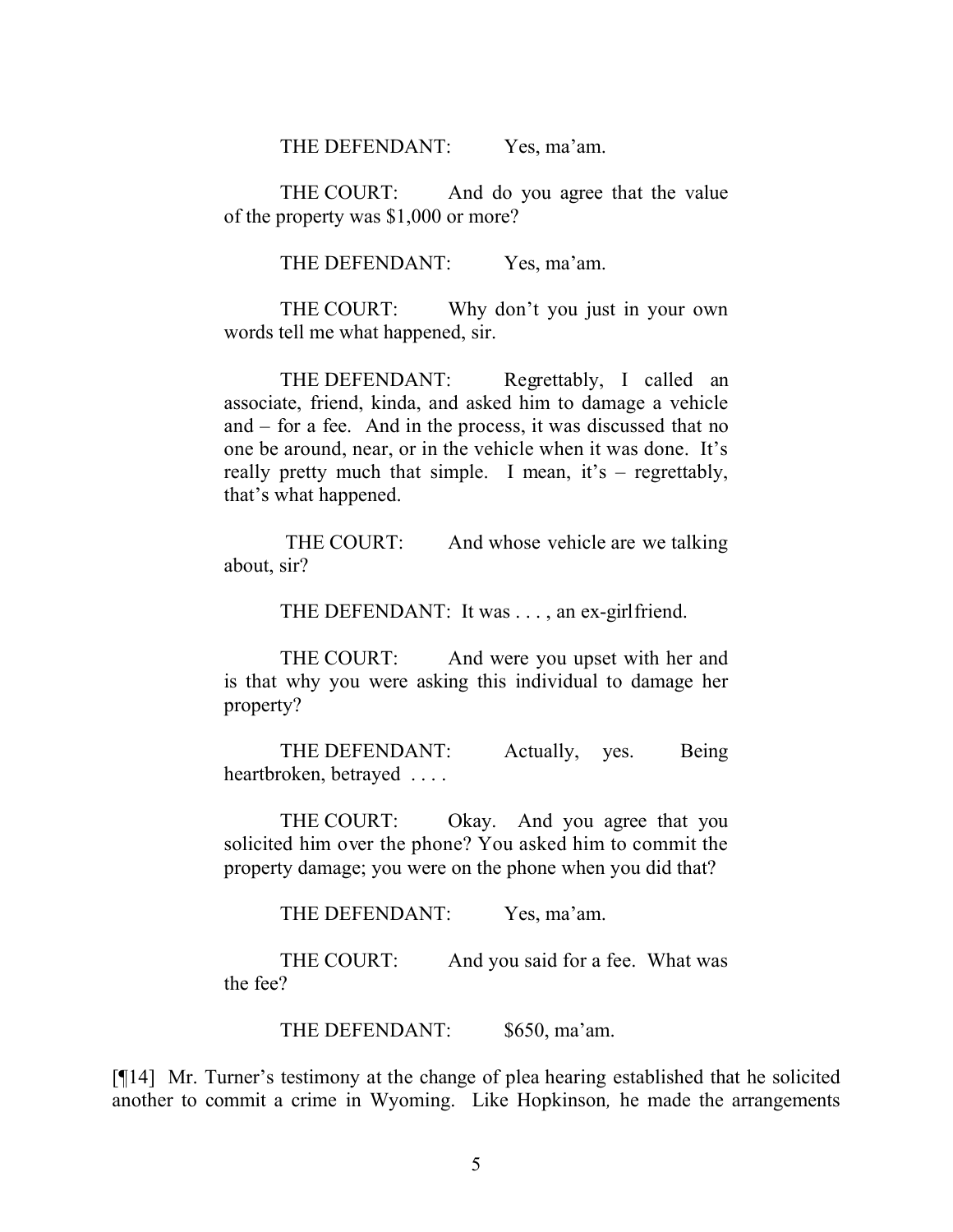over the telephone from another state, but he intended his actions to have an effect in Wyoming. The underlying property damage was not accomplished; however, Mr. Turner's actions were still subject to criminal process just as Marquez's conspiracy to deliver drugs to Wyoming fell within the Wyoming court's jurisdiction even though neither the defendant nor the drugs ever arrived in the state. The Wyoming district court had subject matter jurisdiction over Mr. Turner's criminal offense.

# *2. Ineffective Assistance of Counsel/Guilty Plea*

[¶15] In general, to prevail on a claim of ineffective assistance of counsel, the defendant must demonstrate that counsel's performance was deficient and his defense was prejudiced by the deficient performance. *Reichert v. State,* 2006 WY 62, ¶ 11, 134 P.3d 268, 272 (Wyo. 2006). An attorney provides deficient representation if he fails to render the sort of assistance which would have been offered by a reasonably competent attorney. *Id.* To establish prejudice after he has pleaded guilty, a defendant must show a reasonable probability that, but for counsel's errors, a plea of guilty would not have been entered and the defendant would have insisted on going to trial. *Id.,* citing *Ingersoll v. State,* 2004 WY 102, ¶¶ 13-14, 96 P.3d 1046, 272 (Wyo. 2004). In other words, the defendant must establish that counsel's performance was so deficient that his guilty plea was not voluntary.

[¶16] Mr. Turner claims his attorney was deficient for failing to investigate text message evidence, refusing to allow him to examine any of the evidence, failing to present the defense of entrapment, failing to file a bill of particulars to specify the date of the solicitation, inducing him to plead guilty by guaranteeing he would receive a lenient sentence, and having a conflict of interest. There is little, if any, record support for Mr. Turner's claims. In fact, several of his assertions are directly contradicted by the record which includes a recorded telephone call, text messages and evidence of wire transfers clearly demonstrating that Mr. Turner commanded, encouraged and/or facilitated his associate to damage his former girlfriend's car in exchange for \$650.

[¶17] Further, with the possible exception of Mr. Turner's claim that his trial counsel improperly induced or advised him to plead guilty, his claims were waived at the time of his guilty plea. When addressing a guilty plea, W.R.Cr.P. 11(b) requires the district court to advise the defendant of the nature of the charges; the consequences of pleading guilty; and his rights to be represented by an attorney, plead not guilty, be tried by a jury, and to testify or not, as he chooses. The defendant must also be informed that if he pleads guilty he will waive his right to a trial and any statements made by him under oath in court may be used against him. *Id.; See also Reichert,* ¶ 14, 134 P.3d at 273. Before accepting a guilty plea, the district court is required to ensure the defendant's plea is voluntary.

> The court shall not accept a plea of guilty . . . without first, by addressing the defendant personally in open court,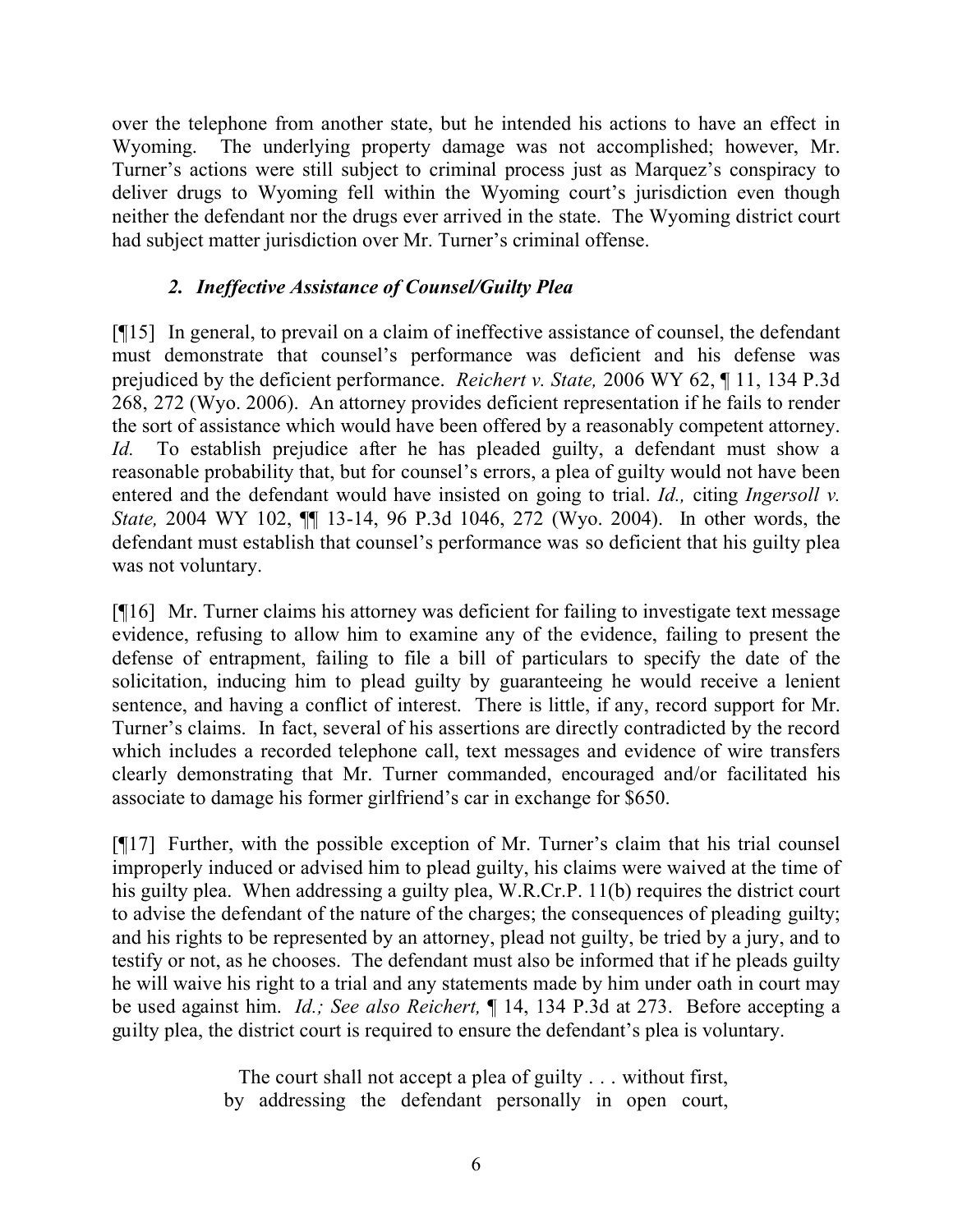determining that the plea is voluntary and not the result of force or threats or of promises apart from a plea agreement. The court shall also inquire as to whether the defendant's willingness to plead guilty . . . results from prior discussions between the attorney for the state and the defendant or the defendant's attorney.

Rule 11(d).

[¶18] At Mr. Turner's change of plea hearing, the district court provided the requisite advisements under Rule 11. The district court also specifically addressed Mr. Turner regarding his satisfaction with trial counsel:

> THE COURT: ... [H]ave you discussed making that plea with [defense counsel]?

> > THE DEFENDANT: I have.

THE COURT: Are you satisfied with his representation of you?

THE DEFENDANT: I am.

THE COURT: Have you any questions for him before we go any further, sir?

THE DEFENDANT: No, ma'am.

[¶19] Mr. Turner was amply aware that he was waiving his right to trial and to contest the evidence against him. His statement that he was satisfied with counsel at that time undermines his current claims that his attorney did not properly obtain or share evidence with him or present possible defenses to the charged crime. Furthermore, as quoted above, Mr. Turner provided a sufficient and clear factual basis to support the guilty plea under Rule 11(f), further weakening his claimed defenses.

[¶20] Mr. Turner's argument that his attorney improperly induced or advised him to plead guilty is the only claim which may have a bearing on the voluntariness of his guilty plea. He asserts his attorney guaranteed he would receive a lenient sentence because the district judge owed a favor to defense counsel. "When a guilty plea has been entered upon the advice of counsel, the voluntariness of that plea may depend on the extent to which that advice comports with the constitutional guarantee to effective assistance of counsel." *Rutti v. State,* 2004 WY 133, ¶ 21, 100 P.3d 394, 404 (Wyo. 2004) (citations omitted).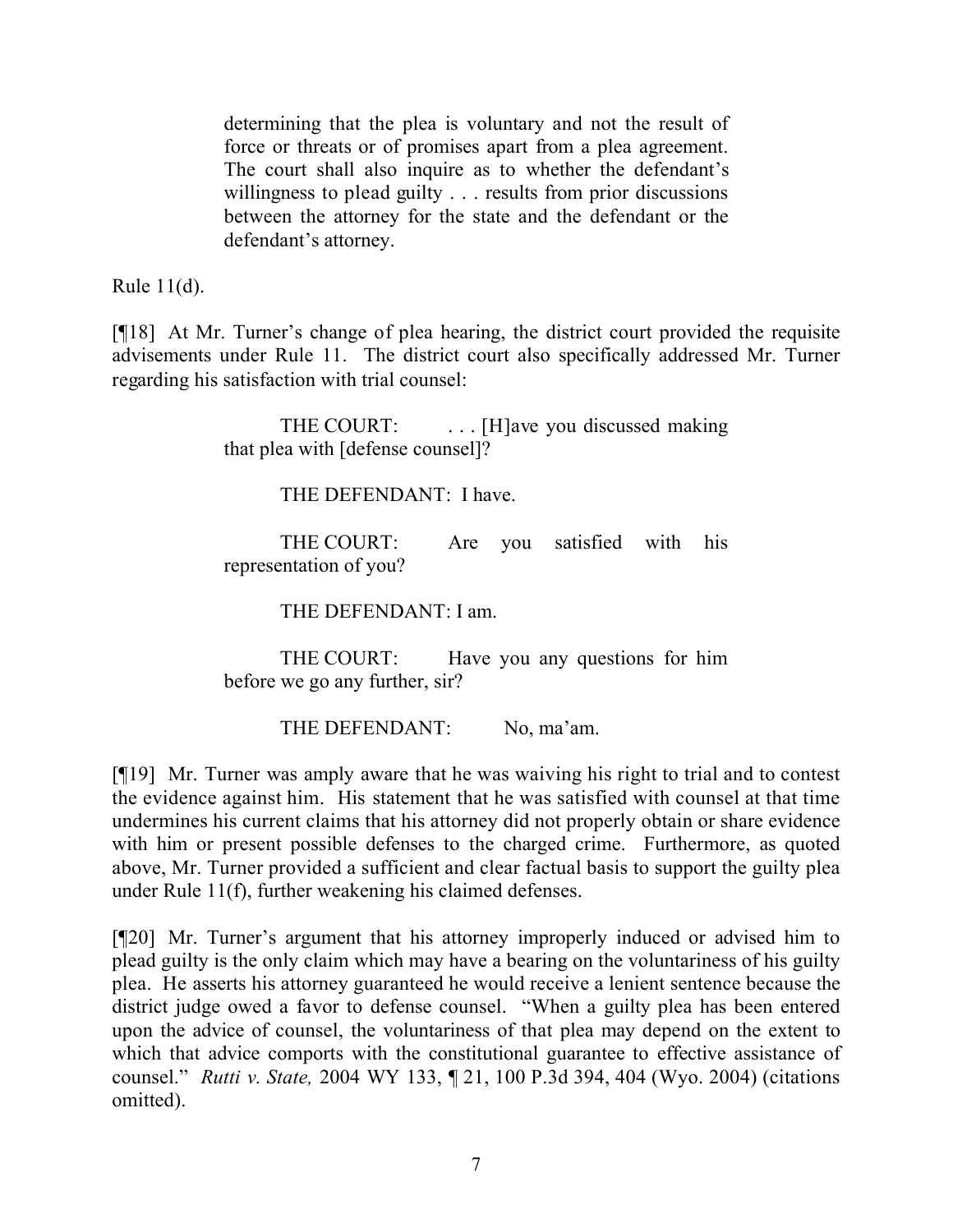"When an attorney has allegedly misadvised his client with respect to the entry of a guilty plea, a determination must be made of whether the decision to plead and forego the defense of his case resulted in prejudice to the client. That determination involves two interrelated questions: whether, in the absence of counsel's error, the recommendation of a reasonably competent attorney concerning the plea would differ from that given; and whether, absent the error, the outcome of a trial would have been more advantageous to the client than the result of his plea. The defendant may also establish the necessary prejudice by proof of circumstances indicating that, in deciding whether or not to plead guilty, he placed special emphasis on the challenged aspect of his attorney's advice. He must suggest to the reviewing court a plausible reason why, had his representation been as he claims it should have been, he would have chosen to forsake the benefits of the plea agreement for the risks of trial."

*Reichert,* ¶ 41, 134 P.3d at 279-80, quoting *Rutti,* ¶ 23, 100 P.3d at 405 (other citations omitted). In *Palmer v. State,* 2008 WY 7, ¶¶ 18-20, 174 P.3d 1298, 1302-03 (Wyo. 2008), we clarified that the defendant does not have to demonstrate a likelihood that he would have prevailed at trial. He is simply obligated to show that but for his attorney's unsound advice, he would not have entered a guilty plea and would have insisted upon going to trial. *Id.* 

[¶21] Mr. Turner's claim that his attorney guaranteed him a more lenient sentence because the trial judge owed him a favor is not borne out in the record. The district judge was very clear about the potential penalties at the change of plea hearing. She informed Mr. Turner:

> You heard the attorneys go over the plea agreement in your case; I want to review that with you.

> As it's been presented to me, you would be entering a guilty plea to Count Three. In exchange for that plea, the State has agreed to dismiss Counts One and Two; that there is a cold plea<sup>3</sup> to Count Three, meaning that at the time of

<sup>&</sup>lt;sup>3</sup> The term "cold plea" is generally used to mean a guilty plea entered without the benefit of a plea agreement. *See, e.g*., *Cohee v. State,* 2005 WY 50, ¶ 10, n.2, 110 P.3d 267, 271, n.2 (Wyo. 2005). The parties and district court in this case, however, used the term to mean there was no agreement as to sentencing.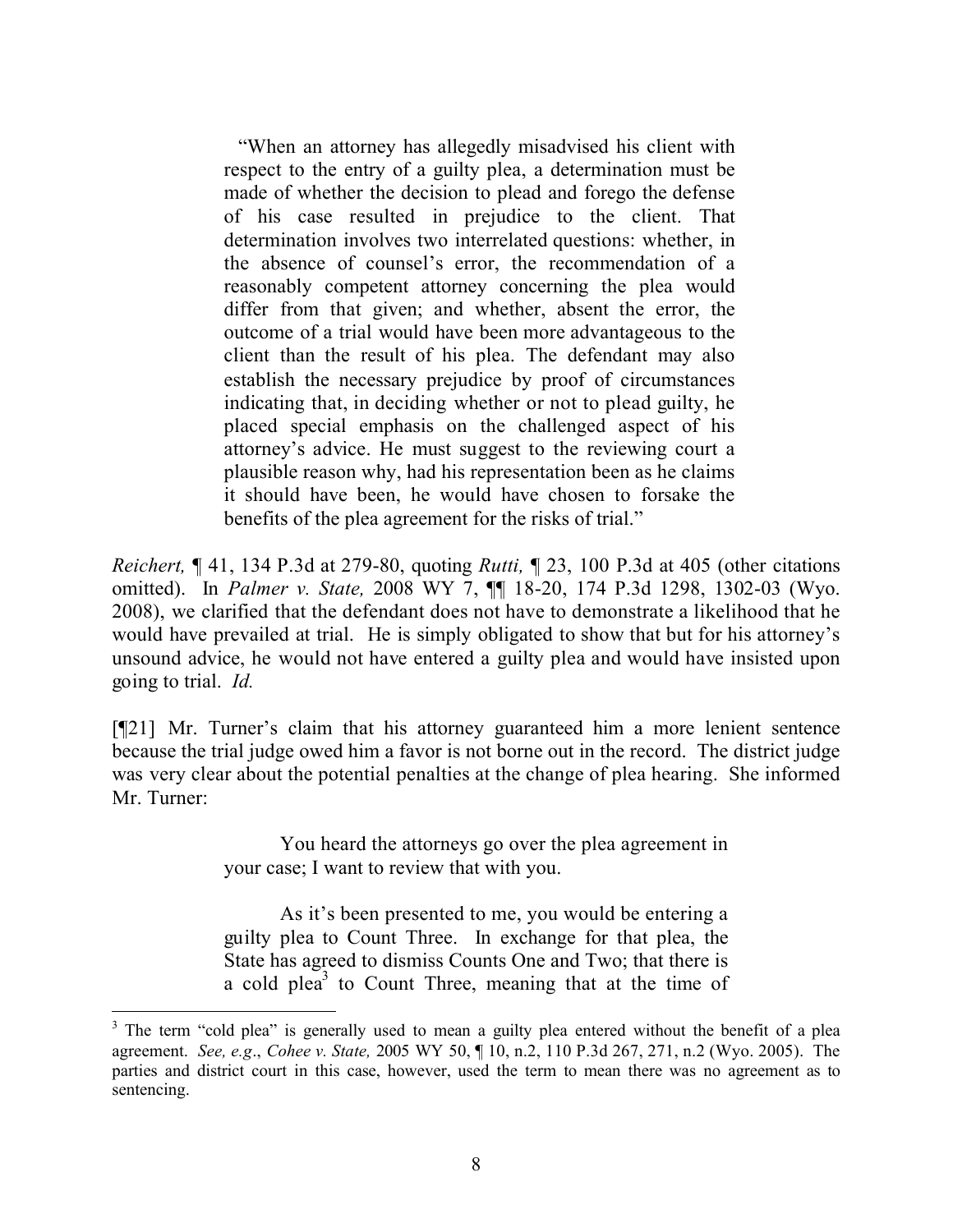sentencing, the State is free to argue for whatever sentence they believe is appropriate, which could be up to the maximum potential penalty allowed by law. And you and [defense counsel] are free to argue for whatever sentence you believe is appropriate.

(footnote added). Mr. Turner agreed with the district court's description of the agreement and denied the existence of other terms that had not been discussed at the change of plea hearing. The trial judge carefully reviewed the potential penalties of the count to which he was pleading guilty, and he again stated his understanding. Mr. Turner also stated that he understood that after he pled guilty, the only things left for the court to do were to review the PSI, listen to the attorneys' arguments, give him a chance to speak, and then impose a sentence. She then asked Mr. Turner:

> THE COURT: Apart from the plea agreement that we've already reviewed, Mr. Turner has anyone promised you anything or threatened you or forced you in any way to get you to plead guilty to Count Three?

> > THE DEFENDANT: No, ma'am.

[¶22] The transcript of the change of plea hearing clearly shows that Mr. Turner was advised of the possible consequences of his guilty plea and he repeatedly stated that he understood there was no agreement as to sentencing and the district court could enter any sentence allowed under the law. Under these circumstances, it is hard to believe that Mr. Turner truly thought that he would get a lenient sentence because of some amorphous understanding between defense counsel and the trial judge. Thus, Mr. Turner failed to establish that his attorney performed deficiently.<sup>4</sup>

[¶23] In addition, the circumstances do not support a conclusion that Mr. Turner was prejudiced. Even if defense counsel misled Mr. Turner about the sentence he would receive, the trial court certainly corrected the misunderstanding before taking his plea by repeatedly telling him there was no agreement as to sentencing. *See Wilson v. State,* 2003 WY 59, 11, 68 P.3d 1181, 1188 (Wyo. 2003) (holding a defendant is not prejudiced by his attorney's incorrect advice if the trial court cured any misrepresentation prior to taking his guilty plea). Mr. Turner also overlooks the fact that, as a result of the plea

 $\overline{a}$ 

<sup>&</sup>lt;sup>4</sup> Mr. Turner also asserts his attorney had a conflict of interest. He presented an affidavit from a person who claimed he had overheard defense counsel making derogatory comments about the defendant to the victim after the sentencing. Mr. Turner, however, also states that defense counsel had previously informed him that he knew the victim, her brother and her entire family. Even though Mr. Turner was aware of a potential conflict of interest, he did not seek different counsel. In any event, he has failed to demonstrate how this supposed conflict of interest actually affected defense counsel's representation of him. *See, e.g*., *King v. State,* 810 P.2d 119, 123 (Wyo. 1991).